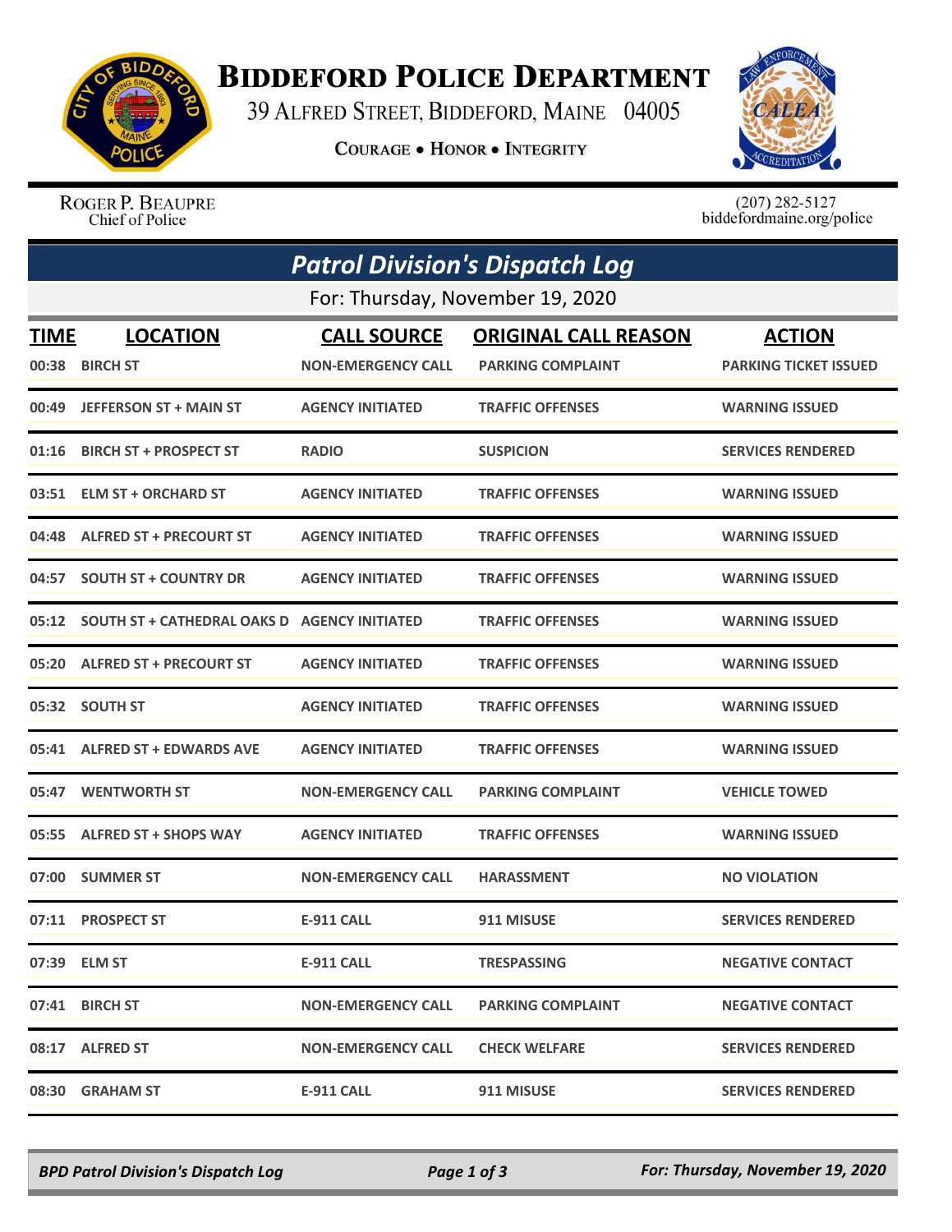| <b>TIME</b> | <b>LOCATION</b>                                                                                      | <b>CALL SOURCE</b>        | <b>ORIGINAL CALL REASON</b>      | <b>ACTION</b>                |  |  |  |
|-------------|------------------------------------------------------------------------------------------------------|---------------------------|----------------------------------|------------------------------|--|--|--|
|             | 09:05 POOL ST                                                                                        | <b>AGENCY INITIATED</b>   | <b>TRAFFIC OFFENSES</b>          | <b>VSAC ISSUED</b>           |  |  |  |
|             | 10:14 WENTWORTH ST                                                                                   | <b>NON-EMERGENCY CALL</b> | <b>PARKING COMPLAINT</b>         | <b>PARKING TICKET ISSUED</b> |  |  |  |
| 10:39       | <b>MARINER WAY</b>                                                                                   | <b>AGENCY INITIATED</b>   | <b>ANIMAL COMPLAINT</b>          | <b>SERVICES RENDERED</b>     |  |  |  |
|             | 10:42 WASHINGTON ST                                                                                  | <b>NON-EMERGENCY CALL</b> | <b>MENTAL ILLNESS CASES</b>      | <b>SERVICES RENDERED</b>     |  |  |  |
|             | 10:52 RAYMOND ST                                                                                     | <b>NON-EMERGENCY CALL</b> | <b>FRAUD / SCAM</b>              | <b>REPORT TAKEN</b>          |  |  |  |
|             | 11:05 BOULDER WAY                                                                                    | <b>WALK-IN AT STATION</b> | <b>THEFT</b>                     | <b>SERVICES RENDERED</b>     |  |  |  |
| 11:09       | <b>SHELTRA AVE</b>                                                                                   | <b>WALK-IN AT STATION</b> | <b>JUVENILE OFFENSES</b>         | <b>REPORT TAKEN</b>          |  |  |  |
|             | 11:28 POMERLEAU ST                                                                                   | <b>E-911 CALL</b>         | <b>CIVIL COMPLAINT</b>           | <b>SERVICES RENDERED</b>     |  |  |  |
|             | 11:35 MAIN ST                                                                                        | <b>NON-EMERGENCY CALL</b> | <b>ANIMAL COMPLAINT</b>          | <b>NO ACTION REQUIRED</b>    |  |  |  |
|             | 11:47 GUINEA RD                                                                                      | <b>NON-EMERGENCY CALL</b> | <b>WEAPONS</b>                   | <b>NO VIOLATION</b>          |  |  |  |
|             | 11:47 ELM ST                                                                                         | E-911 CALL                | 911 MISUSE                       | <b>DISPATCH HANDLED</b>      |  |  |  |
|             | 11:56 LUNT ST                                                                                        | <b>E-911 CALL</b>         | 911 MISUSE                       | <b>DISPATCH HANDLED</b>      |  |  |  |
| 12:17       | <b>MAPLEWOOD AVE</b>                                                                                 | <b>AGENCY INITIATED</b>   | <b>CRIM THREAT / TERRORIZING</b> | <b>REPORT TAKEN</b>          |  |  |  |
| 13:25       | <b>PEARL ST</b>                                                                                      | <b>E-911 CALL</b>         | 911 MISUSE                       | <b>DISPATCH HANDLED</b>      |  |  |  |
|             | 13:54 LESTER B ORCUTT BLVD                                                                           | <b>NON-EMERGENCY CALL</b> | <b>CHECK WELFARE</b>             | <b>SERVICES RENDERED</b>     |  |  |  |
|             | 14:08 ALFRED ST                                                                                      | <b>AGENCY INITIATED</b>   | <b>PAPERWORK</b>                 | <b>SUMMONS ISSUED</b>        |  |  |  |
|             | OFFENDER: PAUL W CLEMENT  AGE: 39  RESIDENT OF: BIDDEFORD, ME<br>CHARGE: ALLOWING DOG TO BE AT LARGE |                           |                                  |                              |  |  |  |
|             | 14:51 WESTERN AVE                                                                                    | <b>NON-EMERGENCY CALL</b> | <b>RECOVERED STOLEN PROPERTY</b> | <b>SERVICES RENDERED</b>     |  |  |  |
|             | 14:56 MARINER WAY                                                                                    | <b>AGENCY INITIATED</b>   | <b>ANIMAL COMPLAINT</b>          | <b>SERVICES RENDERED</b>     |  |  |  |
|             | 15:56 POOL ST                                                                                        | <b>NON-EMERGENCY CALL</b> | <b>THEFT</b>                     | <b>SERVICES RENDERED</b>     |  |  |  |
|             | 15:56 ALFRED ST                                                                                      | <b>WALK-IN AT STATION</b> | <b>CRIM THREAT / TERRORIZING</b> | <b>REPORT TAKEN</b>          |  |  |  |
|             | 16:37 ALFRED ST                                                                                      | <b>AGENCY INITIATED</b>   | <b>TRAFFIC OFFENSES</b>          | <b>WARNING ISSUED</b>        |  |  |  |
|             | 16:37 AMHERST ST                                                                                     | <b>NON-EMERGENCY CALL</b> | <b>MENTAL ILLNESS CASES</b>      | <b>SERVICES RENDERED</b>     |  |  |  |
|             | 17:01 MAY ST + PARE ST                                                                               | <b>AGENCY INITIATED</b>   | <b>TRAFFIC OFFENSES</b>          | <b>WARNING ISSUED</b>        |  |  |  |
|             | 17:03 POOL ST + DECARY RD                                                                            | <b>AGENCY INITIATED</b>   | <b>DISABLED VEHICLE</b>          | <b>SERVICES RENDERED</b>     |  |  |  |

*BPD Patrol Division's Dispatch Log Page 2 of 3 For: Thursday, November 19, 2020*